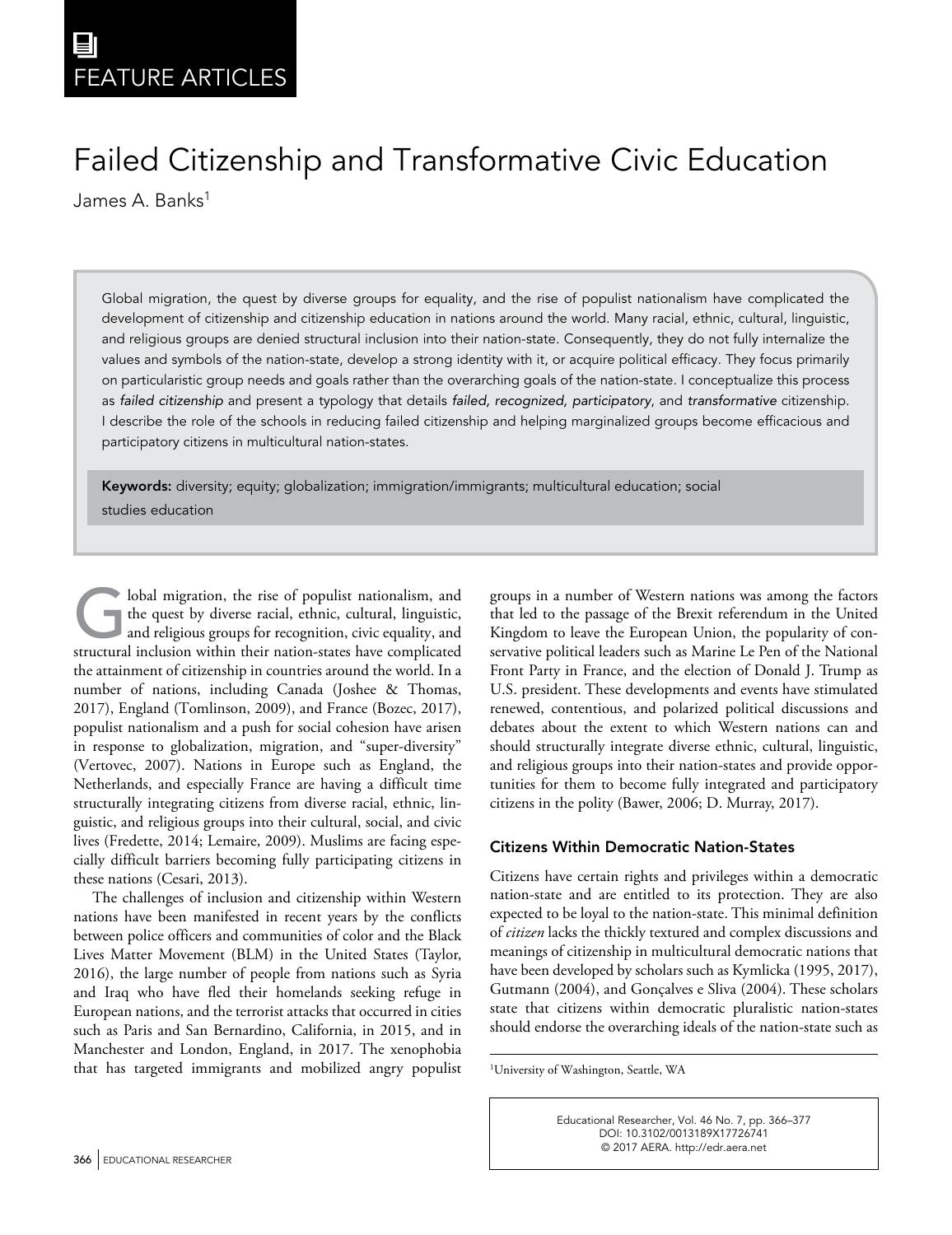#### Failed citizenship

Failed citizenship exists when individuals or groups who are born within a nation or migrate to it and live within it for an extended period of time do not internalize the values and ethos of the nation-state, feel structurally excluded within it, and have highly ambivalent feeling toward it. Individuals who experience failed citizenship focus primarily on their own needs for political efficacy, group identity, and structural inclusion rather than the overarching and shared goals of the nation-state. Their allegiance and commitment to the nation-state is eclectic and complex.

#### Recognized citizenship

Recognized citizenship exists when the state or nation publicly recognizes an individual or group as a legitimate, legal, and valued member of the polity and provides the individual or group full rights and opportunities to participate. Although recognized citizenship status gives individuals and groups the right and opportunity to fully participate in the civic community of the nation-state, it does not require their participation. Individuals who have state-recognized citizenship status participate in the polity at very different levels, including nonparticipation.

#### Participatory citizenship

Participatory citizenship is exercised by individuals and groups who have been granted recognized citizenship by the nation-state. It takes place when individuals with citizenship rights take actions as minimal as voting to influence political decisions in their communities, nations, and the world to actualize existing laws and conventions. An example of participatory citizenship is the action taken by civil rights groups to enable African Americans to vote after the Voting Rights Act was signed into law by President Lyndon Baines Johnson on August 6, 1965.

#### Transformative citizenship

Transformative citizens take action to implement and promote policies, actions, and changes that are consistent with values such as human rights, social justice, and equality. The actions that transformative citizens take might—and sometimes do—violate existing local, state, and national laws. Examples are actions taken by transformative citizens such as Mahatma Gandhi, Martin Luther King, Jr., and Rosa Parks that violated national laws but helped actualize values such as human rights and social justice and eliminate institutionalized discrimination and racism.

justice and equality, be committed to the maintenance and perpetuation of these ideals, and be willing to take action to help close the gap between their nation's ideals and practices that violate those ideals, such as racial, ethnic, and religious discrimination and economic inequality. Bosniak (2006) also describes multiple dimensions and conceptions of citizenship, such as cultural citizenship and multicultural citizenship. Status, rights, and identity are among the variables of citizenship analyzed by Joppke (2010).

In this article, I describe a typology of citizenship that consists of (a) *failed citizenship*, (b) *recognized citizenship*, (c) *participatory citizenship*, and (d) *transformative citizenship* (see Table 1). Marginalized and structurally excluded ethnic, racial, cultural, linguistic, and religious groups experience failed citizenship because they are denied many of the rights of full citizenship and consequently develop complex identities and ambivalent attachments to the nation-state. Individuals and groups who are not structurally included within the political and cultural systems of their nation-state lack political efficacy and consequently participate at low levels in the political system. They often do not vote because they believe that their votes will not make a difference and that politicians don't care about them. Most have negative views of politicians (Cohen, 2010).

Individuals and groups that are recognized citizens are structurally integrated into the nation-state, have strong identifications with it, are publicity recognized and validated as citizens, and have the opportunity to fully participate in the polity. I maintain that institutions and structures within nation-states need to enable marginalized and structurally excluded ethnic, racial, linguistic, and religious groups to attain recognized and participatory citizenship to create democratic and inclusive nation-states, actualize social justice and equality, and help the diverse groups within the polity to develop thoughtful and

reflective national identities and attachments. Policymakers and educational leaders within nations that are grappling with diversity and citizenship need to realize that individuals and groups that are structurally excluded may not be peacefully apathetic and that structural exclusion produces alienation, resistance, and insurgency. Failed citizenship is antithetical to a fully functioning democratic, inclusive, and just nation-state.

In the second part of this article, I describe ways in which schools have contributed to failed citizenship by using assimilationist approaches to civic education that required minoritized students from diverse groups to deny their home cultures and languages. I then describe how schools can reduce failed citizenship by implementing transformative approaches to civic education that will enable marginalized and structurally excluded groups to become recognized and participatory citizens who are fully integrated into the polity while retaining significant aspects of their community cultures and languages. I also describe ways in which schools are limited in the extent to which they can reduce failed citizenship. I conclude this article by depicting the limited but significant effects of schools.

#### The Nature of the Citizenship Education Typology

The typology described in this article is a Weberian conception because the four categories approximate but do not describe reality in its total complexity. The categories are useful conceptual tools for thinking about citizenship socialization and citizenship education. Although the four categories are conceptually distinct, in reality they overlap and are interrelated in a dynamic way. For example, individuals must be recognized by the state as legal and legitimate citizens before they can become participatory citizens who can take actions such as voting on political candidates or referenda. However, as illustrated in Figure 1,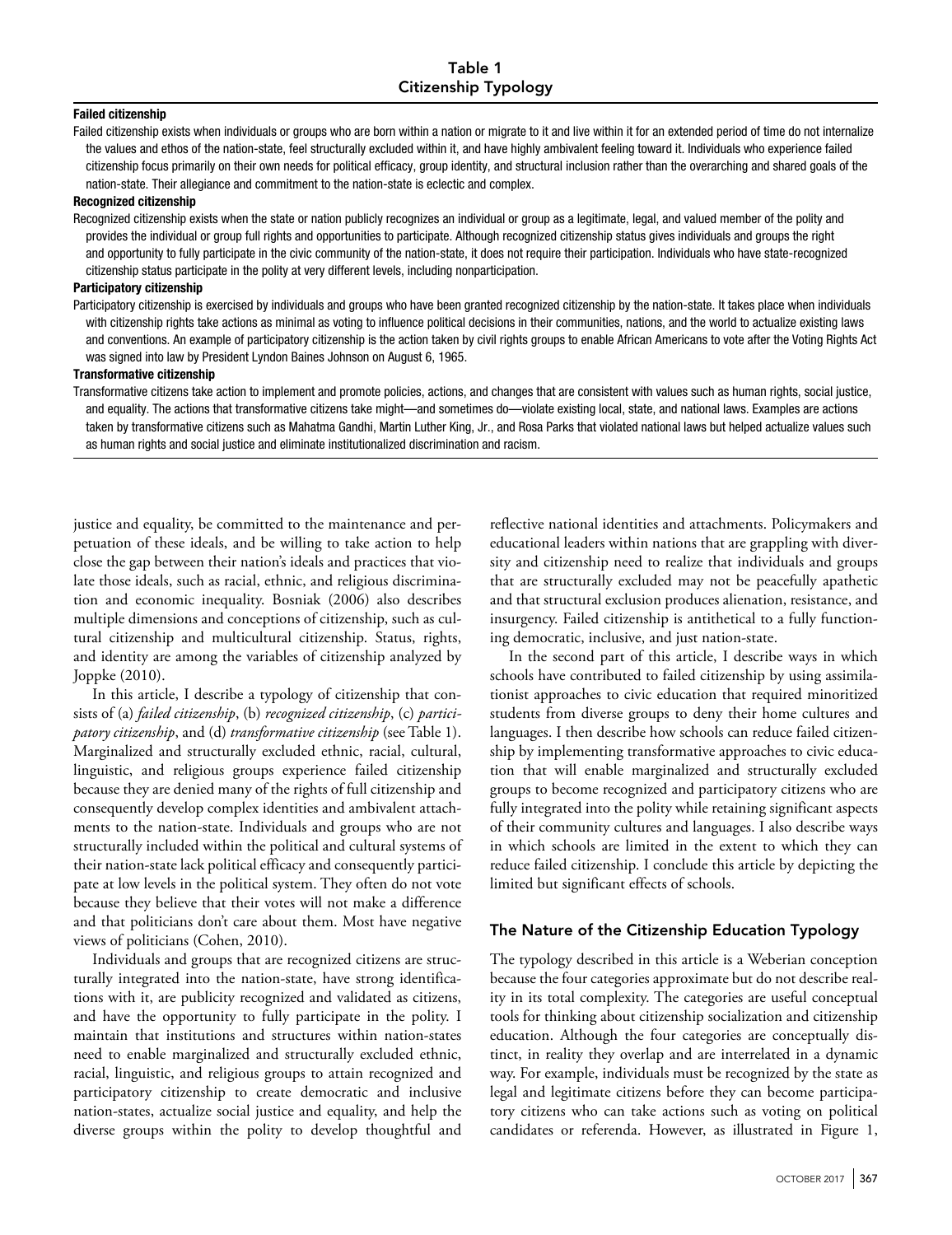

FIGURE 1. *The interrelationship of the types of citizenship* 

This figures illustrates how the typology of citizenship described in this article is a fluid and complex concept. The four categories of citizenship are interrelated rather than discrete and distinct.

failed, recognized, and participatory citizens can all take transformative actions to make fundamental changes within the nation that promote social justice and equality. Individuals and groups do not have to be recognized citizens to take transformative citizenship action. The African American college students who sat down at a lunch counter reserved for Whites at a Woolworth's store in Greensboro, North Carolina, on February 1, 1960, had few citizenship rights but were able to effectively protest racial segregation laws.

The four types of citizenship conceptualized and detailed in this article can be used to describe and analyze the civic behavior of any racial, ethnic, cultural, social class, or religious group. However, because of the limited focus of my analysis, the typology is used in this article to describe marginalized and minoritized ethnic groups of color. Whites—especially those who are low income or have a marginal status within mainstream civic society (C. Murray, 2012)—can also experience aspects of failed citizenship. Individuals and groups who are differentiated by social class, gender, sexual orientation, and religion can also experience failed citizenship barriers (Banks & Banks, 2016).

Individuals and groups who experience failed citizenship may become recognized citizens if the polity provides them with increased recognition and structural inclusion. Recognized citizens may become participatory citizens in various phases of their lives. Failed, recognized, and participatory citizens engage in transformative citizen action when they work to promote

policies, actions, and changes that promote values such as human rights, social justice, and equality. This action may disrupt existing customs and laws.

# *Noncitizens and Citizens*

I am making an important distinction in this article between action taken by individuals who are citizens to influence and shape policies in the polity and action taken by noncitizens. Kymlicka (2017) argues compellingly that citizenship theorists should distinguish civic education for citizens and noncitizens because they should have overlapping but distinct aims. The focus of civic education for noncitizens should be on expanding their human rights. Civic education for citizens should include human rights but emphasize helping individuals from diverse groups learn how to become fully participating citizens in the polity while retaining important aspects of their home and community cultures. Kymlicka is concerned because some citizenship education theorists view national citizenship as increasingly obsolete because of global migration, the weakening of national borders caused by globalization, and the increasing recognition of the influence of supranational bodies such as the European Union and UNESCO. In the conceptualization of the types of citizenship in this article, individuals who are noncitizens can take actions that foster human rights and that may violate existing laws and customs. However, I do not classify these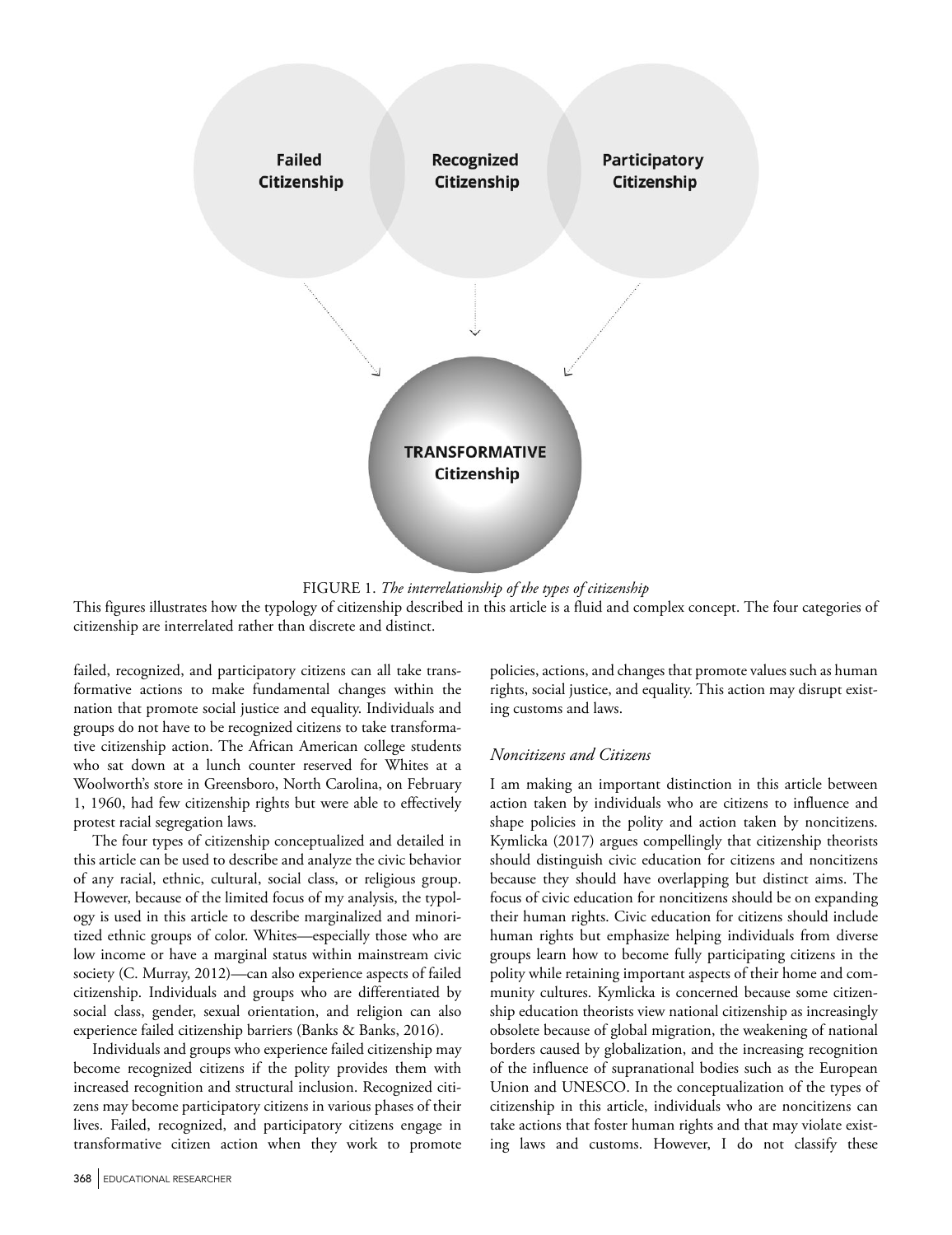individuals as engaged in *transformative citizenship* because they are not citizens. Rather, I classify their actions as *transformative civic action*.

# Balancing the Needs of the Polity and the Aspirations of Minoritized Groups

One of the challenges of diverse democratic nation-states is to provide opportunities for different groups to maintain aspects of their community cultures while constructing a nation into which these groups are structurally integrated and to which they develop allegiance. A delicate balance of unity and diversity must be an essential goal of democratic nations and of teaching and learning in democratic societies. Unity without diversity results in cultural repression and hegemony, as occurred in the Soviet Union before its dissolution in 1991 and in China during the Cultural Revolution that lasted from 1966 to 1976. Diversity without unity leads to Balkanization and the fracturing of the nation-state, which occurred when India was divided into India and Pakistan in 1947.

To create a unified and cohesive polity, both marginalized groups and the nation-state must negotiate and make concessions. The state must be willing to provide recognition for marginalized groups such as incorporating aspects of their cultures and symbols into the nation's master narrative and legitimizing their home and community languages. Minoritized cultural and language groups must be willing to learn and speak the lingua franca of the nation-state, understand its constitution and laws, and develop patriotism to the nation that is "manifest in collective rituals that express pride in one's country" (Banks et al., 2005, p. 23). However, patriotism is a double-edge sword because "it comprises both positive and dangerously negative attitudes. In the name of patriotism, intolerance toward dissent groups has been propagated, freedom of speech restricted, and an arbitrary consensus imposed" (Banks et al., 2005, p. 23). Consequently, the teaching of *critical patriotism* should be a priority in schools in democratic multicultural nation-states, which consists of reasoned and reflective loyalty (Malin, Ballard, Attai, Colby, & Damon, 2014).

# Recognized, Participatory, Failed, and Transformative Citizenship

I conceptualize recognized citizenship as a status that is publicly sanctioned and acknowledged by the state. The state views these individuals and groups as legitimate, legal, and valued members of the polity and provides them with the opportunity to participate fully in the nation-state. This status does not mean that the individual or group actually participates but has the opportunity and potential to participate as fully functioning members of the polity. When recognized citizenship expands and becomes inclusive, the social, cultural, economic, and political systems of the nation facilitate the structural inclusion of marginalized individuals and groups into its major institutions. Consequently, individuals and groups who become recognized citizens have the potential to develop strong attachments, allegiances, and identities with the nation-state or polity.

The attainment of recognized citizenship status gives individuals and groups the right and opportunity to fully participate in the civic community of the nation-state. However, it does not guarantee their participation. Consequently, individuals or groups who have state-recognized citizenship status participate in the polity at very different levels. Some individuals with recognized citizenship status do not exercise their rights and privileges at all, including voting—they are recognized and legal citizens but do not exercise their civic privileges. Estimates indicate that only 58% of eligible voters participated in the presidential election in the United States in 2016 (Regan, 2016). Some individuals who are recognized citizens are "minimal citizens" their civic action is limited to voting in local and national elections for conventional candidates and issues (Banks, 2008). Other individuals with recognized citizenship status take action beyond voting to actualize existing laws and conventions. I call each of these levels of civic action *participatory citizenship*. This category is similar to the participatory citizen detailed by Westheimer and Kahne (2004) in their study of civic education programs in the United States. They describe three conceptions of the good citizen: (a) *personally responsible*, (b) *participatory*, and (c) *justice-oriented*. They define a participatory citizen "as an individual who actively participates in the civic affairs and social life of the community at the local, state, or national level" (p. 241).

Transformative citizens take actions to actualize values and moral principles that transcend the nation-states and national boundaries, such as the values that are articulated in the Universal Declaration of Human Rights and that were articulated and promoted by civil and human rights leaders such as Mahatma Gandhi, Eleanor Roosevelt, Martin Luther King, Jr., and Nelson Mandela. The action taken by transformative citizens often means that they must violate existing local, state, or national laws to promote cosmopolitan and universal values. Rosa Parks and the African American students who participated in sit-ins and marches during the civil rights movement of the 1960s violated existing segregation laws when they protested against them. Given the widespread social and economic inequalities within nations around the world, transformative citizen action is required to actualize justice and equality within most nationstates. Transformative citizens share characteristics with the "social-justice citizen" described by Westheimer and Kahne (2004) who "critically assesses social, political, and economic structures to see beyond surface causes" and "seeks out and addresses areas of injustice" (p. 240).

Individuals and groups that experience failed citizenship are denied many of the rights and privileges of citizenship because of their racial, cultural, linguistic, or religious characteristics. They are likely to participate in protest, civil disobedience, and resistance (C. E. Sleeter, personal communication, November 10, 2015). People who experience failed citizenship may also be more likely than structurally integrated individuals to accept and be victimized by the propaganda of extremist groups such as White nationalist groups and the Islamic State of Iraq and Syria (ISIS). By December 8, 2015, 250 Americans had traveled to nations in the Middle East to join ISIS; 40 had returned to the United States (cited on NPR News, December 8, 2015). Some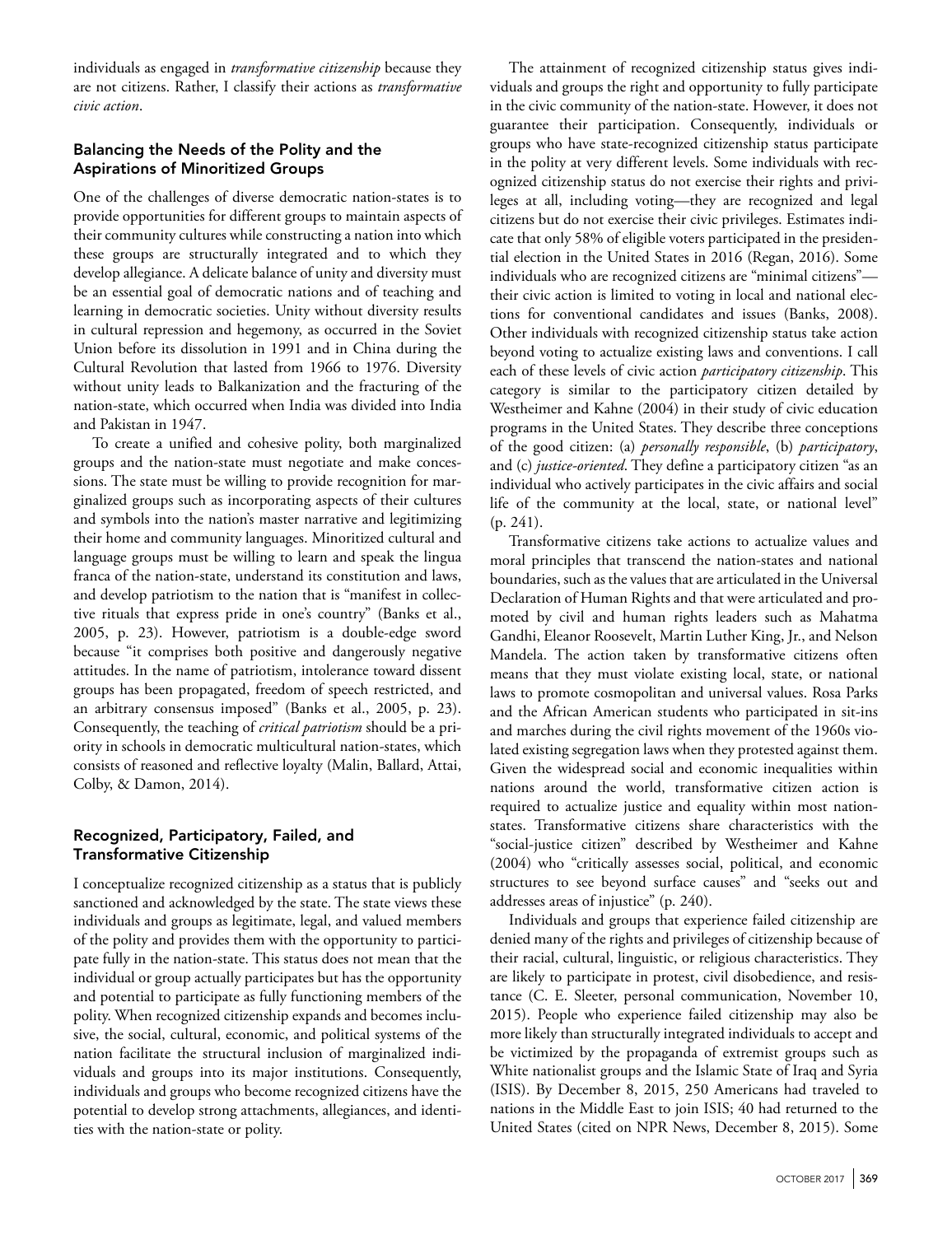published sources indicate that as many as 4,000 or more Europeans had joined ISIS by June 18, 2015 (Bora, 2015). Although individuals are attracted to and join extremist groups for many different and complex reasons—including those related to personality factors (Brooks, 2015)—it is reasonable to hypothesize, based on emerging case studies of deradicalization (Jordan & Audi, 2015), that political alienation and structural exclusion are contributing factors. These programs reveal that radical groups such as ISIS are especially attractive to immigrant youth who feel alienated within their new nation and are caught between the culture of their original homeland and the mainland culture of their new nation. Deradicalization programs try to help these youth attain an anchor in both cultures.

## Citizenship Socialization

Participatory citizenship socialization occurs when individuals who live within a nation-state internalize it basic values and symbols, acquire an allegiance to these values, and are willing to take action to actualize these values and protect and defend the nation-state if it is endangered. Citizenship socialization fails and is unsuccessful when individuals who are born within the nation or migrate to it and live within it for an extended period of time do not internalize the values and ethos of the nationstate, feel structurally excluded within it, and who have highly ambivalent toward it. In this article, I call this phenomenon *failed citizenship* and will—through the discussion of the experiences of marginalized ethnic, cultural, linguistic, and religious groups in different nations—identify factors that cause failed citizenship, political alienation, and ambivalent identities among individuals and groups who feel structurally excluded and politically apart from their nation-states.

These groups often lack political efficacy and experience failed citizenship because they are required to become alienated from their cultures, languages, and communities in order to be viewed and treated as recognized and participatory citizens of their nation-states. Historically in immigrant nations such as the United States, Australia, and Canada, indigenous and immigrant groups have been required to abandon their cultural, linguistic, and religious characteristics in order to be viewed and treated as fully recognized and participatory citizens. They have experienced cultural self-alienation and dehumanizing assimilation that Spring (2004) calls "deculturalization." Valenzuela (1999) refers to this process as "subtractive schooling" when it takes place in schools.

By failed citizenship, I am not suggesting that citizens who are structurally excluded, alienated, and marginalized within their nation-states have failed. Rather, I am using this concept to describe the political, social, and economic institutions within nation-states that have created barriers that prevent the structural inclusion of individuals and groups who have racial, ethnic, cultural, linguistic, or religious characteristics that differ in significant ways from those of mainstream and powerful groups that control the institutions within the nation. I am using *failed citizenship* to describe the structures and systems within nationstates rather than the characteristics of excluded and marginalized individuals and groups who experience barriers that prevent them from becoming full citizens.

Individuals and groups that experience failed citizenship frequently develop complex and ambivalent identities with the nation-state and low levels of allegiance to it. They usually participate at minimum levels in the political system of the state. Although excluded racial, cultural, linguistics, and religious groups usually have identities with the nation-state, their identities are complex and multidimensional because they have strong identities with their cultural communities and sometimes with their original homelands. Because of both their marginalized status and multiple identities, they often focus on their particularistic goals and issues rather than the overarching interests and goals of the nation-state. Their first and primary identity is their ethnic, racial, cultural, linguistic, or religious group rather than the nation-state. They focus primarily on their cultural needs and empowerment rather than the universal priorities of the nationstate in order to attain the cultural capital, recognition, and power required to attain structural inclusion and participate in equalstatus interactions with dominant and mainstream groups.

Sizemore (1972) hypothesizes that excluded groups within capitalist nations must acquire power and economic capital before they can attain structural inclusion and engage in equalstatus interactions with mainstream hegemonic groups. Sizemore's conceptualization indicates that excluded and marginalized groups will not attain recognized and participatory citizenship status until they have acquired what Collins (2000) calls the "power of self-definition" (p. 97). Intellectual and political leaders of indigenous groups such as the Maori in New Zealand, Native Americans in the United States, and the Kurds in Turkey view the attainment of cultural integrity, autonomy, and self-determination as essential for their citizenship participation in the polity. These groups view their citizenship as dual and multidimensional they are citizens of their indigenous lands and "nations" or territories as well as citizens of the polity.

Kymlicka (2011) maintains that "multination states" that have national groups such as Native Americans in the United States, the Maori in New Zealand, and the Kurds in Turkey need to adapt a "multinational conception of citizenship" (p. 282). He states that these groups "conceive of themselves as forming a 'nation' within a larger state, and mobilize behind nationalist political movements to attain recognition of their nationhood, either in the form of an independent state or through territorial autonomy within the larger state" (pp. 284–285). Kymlicka contends that "ambivalent feelings and contested commitments are not evidence of failure of citizenship, but rather define the challenge to which citizenship must respond" (p. 289).

Historically, the Western immigrant nations such as the United States and Australia did not make provisions for multidimensional conceptions of citizenship that included strong identities and attachments to community cultures or to "nations" or territories within the nation-state. Indigenous and immigrant groups were required to become alienated from their home, community, or territorial cultures in order to become valid, recognized, and participatory citizens of the nation-state. However, citizenship should be expanded to include cultural rights and self-determination in addition to civic, political, and social rights (Banks, 2008, 2016, 2017). Ethnic, cultural, linguistic, and religious groups should not have to experience self-alienation or deculturalization to be recognized, participatory, and full citizens of the polity.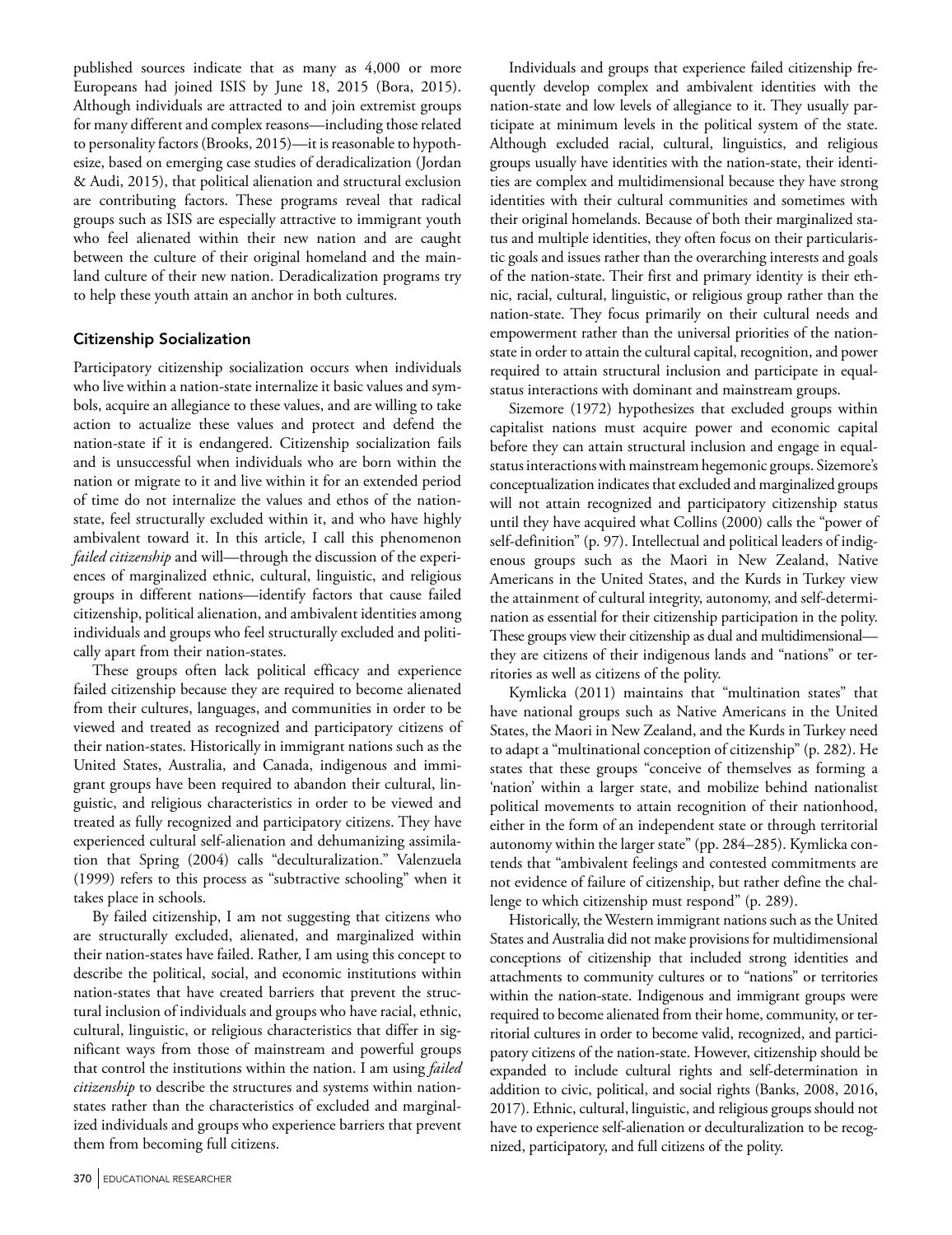## Factors That Lead to Participatory Citizenship

When participatory citizenship occurs, the social, cultural, economic, and political systems facilitate the structural inclusion of marginalized individuals and groups into the nation-state and its dominant institutions. Consequently, individuals and groups who attain recognized and participatory citizenship can develop strong attachments, allegiances, and identities with the nationstate or polity. Individuals and groups within a nation-state who are recognized and participatory citizens speak the official language or languages of the nation; have cultural values and behaviors that are idealized, valued, and publicity recognized within the nation; and can fully participate in the public and civic cultures of the nation-state. They can also exercise considerable power in the political system.

The successful and dominant groups in most nations usually view themselves as the founders of the nation even though there may have been indigenous groups living in the territory in which the nation is now located. Recognized and participatory citizens have strong identities with the nation-state and view their culture and the culture of the nation-state as synonymous. In the Western immigrant nations such as Australia, Canada, and the United States, the recognized and participatory citizenship groups that are hegemonic usually attained their power and influence by conquering and or enslaving indigenous groups and constructing a national culture that privileged the culture of Western Europeans and marginalized the cultures and experiences of indigenous groups, Africans, Asians, and other non-White groups.

Recognized and participatory citizenship groups that exercise the most power within a nation-state tend to view their interests as identical to those of the polity and the "public interest" and the interests of minoritized and marginalized groups as "special interests" (Huntington, 2004; Schlesinger, 1991). Political dominant groups also tend to marginalize the interests of groups such as Mexican Americans and American Indians by labeling them *identity groups*. The ways in which they describe identity groups suggest that only marginalized groups such as Mexican Americans, African Americans, and other minoritized groups are identity groups. Yet as Gutmann (2003) insightfully points out, mainstream groups such as Anglo-Americans and the Boy Scouts of America are also identity groups.

## Diversity and Failed Citizenship in Different Nations

Ethnic, cultural, linguistic, and religious groups that experience failed citizenship exist in nations around the world—including the Kurds in Turkey, Muslims in France, the Uyghur people in China, and the Chechens in Russia. I recognize that the Kurds in Turkey as well as the Chechens in Russia seek political selfdetermination, independence, and nationalism. However, I view them as experiencing failed citizenship within Turkey and Russia because they are prevented from attaining recognized and participatory citizenship and consequently are not able to function as full citizens in the polity.

Failed citizenship is a fluid and complex and not an absolute concept. In other words, some groups experience failed citizenship barriers at greater levels than others. The position of the Chechens in Russia is an example of a very high level of failed citizenship because the Chechens are seeking separation from Russia to form their own nation. In Australia, the Aborigines have a high level of failed citizenship whereas the Greeks have attained significant levels of structural and civic inclusion into Australian life.

The citizenship status of African Americans in the United States has both failed and participatory citizenship characteristics. Their situation is multifaceted and intricate. In many ways, African Americans are structurally integrated into the political, economic, and cultural institutions of the United States and are recognized citizens. However, they have not attained full citizenship inclusion and rights because of enduring institutionalized discrimination and racial barriers (Ladson-Billings, 2004; Omi & Winant, 1994).

Social class significantly influences the citizenship status of African Americans, as Wilson (1978) perceptively points out in his important and controversial book, *The Declining Significance of Race: Blacks and Changing American Institutions*. Although African Americans do not enjoy full citizenship rights in the United States primarily because of institutionalized racism and discrimination (Feagin, 2000; Ladson-Billings, 2004), social class mediates the effects of race. The higher their social class, the more political, social, and cultural opportunities African Americans have. However, regardless of their social class, race still remains an intractable barrier. The racial microaggressions that many middle-class and upper-middle-class African Americans experience indicate that social class mobility reduces but does not eliminate racial categorization and stigmatization (Feagin, 2000). In her moving and eloquent commencement address presented at Tuskegee University in 2015, former First Lady Michelle Obama describes some of the painful racial microaggressions she experienced after Barack Obama became president of the United States (Obama, 2015).

The experience of Muslims in France is a significant and complex example of failed citizenship. Since the 1960s and 1970s, the French have dealt with immigrant groups in ways distinct from the United States, Canada, and Australia. *La laïcité* is a highly influential concept in France, the aim of which is to keep church and state separate (Bozec, 2017; Lemaire, 2009). *La laïcité* emerged in response to the hegemony the Catholic Church exercised in France over the schools and other institutions for several centuries. A major goal of state schools in France is to assure that youth obtain a secular education. Consequently, just as Catholic students may not wear a crucifix, Muslim students in French state schools may not wear the hijab (veil) or any other religious symbols (Bowen, 2007). In France, the explicit goal is assimilation (called integration) and inclusion (Castles, 2004). Requiring immigrants to surrender their languages and cultures to become full citizens of France contributes to the development of barriers that result in failed citizenship.

### Schools as a Factor in Failed Citizenship

Assimilationist conceptions of citizenship require individuals and groups to give up their first languages and cultures to become recognized and participatory citizens in the civic community of the nation-state. These conceptions are major factors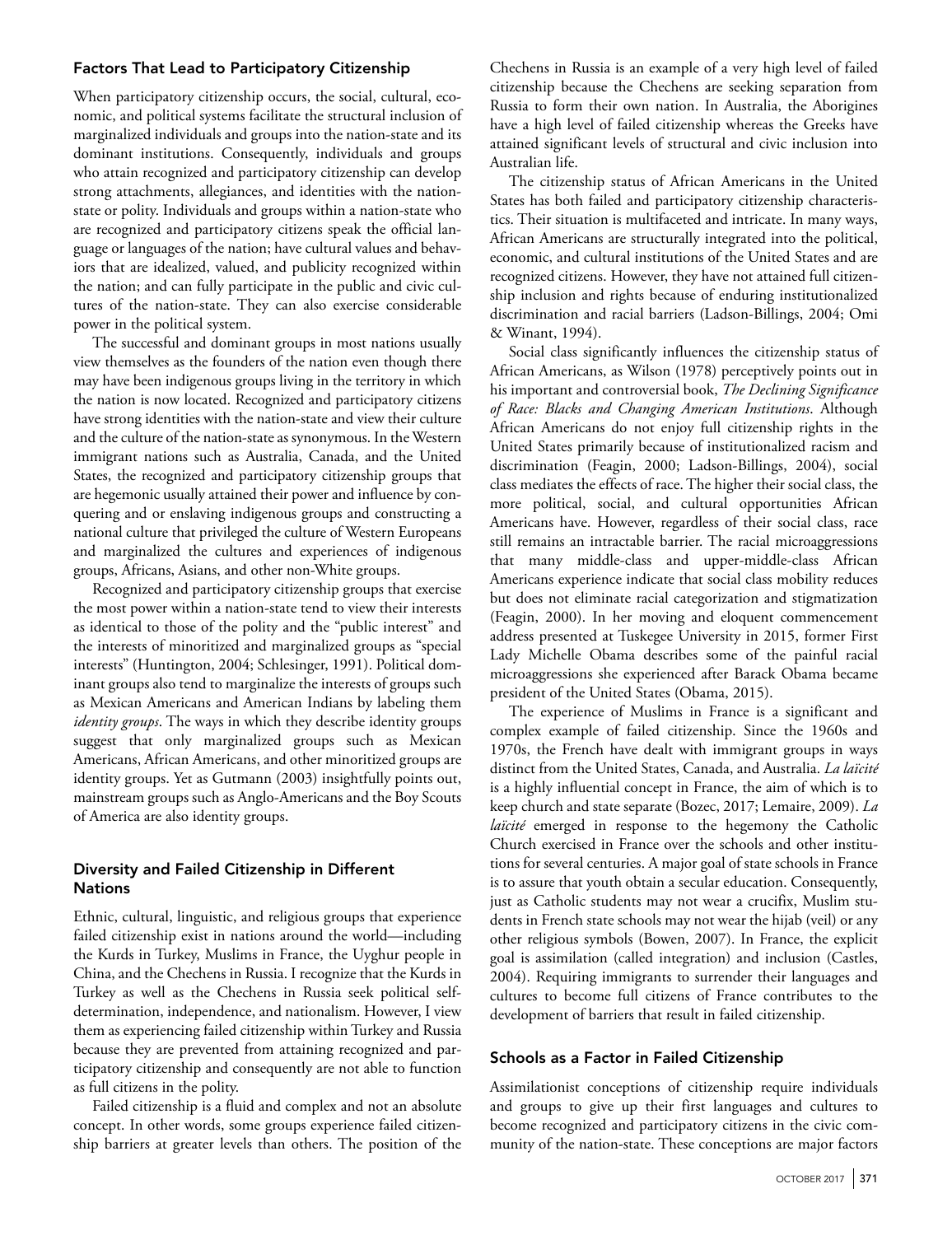that result in individuals and groups experiencing failed citizenship. Assimilationists fear that a focus on ethnic identity will undermine attempts to develop national identity and a cohesive nation-state. They also view identities as "zero sum" constructions (Kymlicka, 2004). Assimilationist scholars argue that educators should develop students' national identities and not their cultural or ethnic identities. They call efforts to help students clarify their ethnic identities "identity politics" (Chavez, 2010; Glazer, 1997; Huntington, 2004). It is a false dichotomy to argue that educators should focus on developing *national identity* rather than *ethnic identity. Ethnic and cultural identity, national identity*, and *global identity* are interconnected, complex, changing, and contextual concepts (Banks, 2008). After an extensive literature review of the citizenship identities of Muslim youths in the United States and the United Kingdom, Abu El-Haj and Bonet (2011) concluded that "many Muslim youth see no conflict between their identity as Muslims and as Americans or Britons" (p. 40). A study by Gibson (cited in Deaux, 2006) is consistent with the conclusion by Abu El-Haj and Bonet. Gibson found that strong group identity and national identity are compatible concepts. Writes Deaux (2006):

Research recently done in South Africa suggests that not only can ethnic and national identity be compatible, but they can be mutually supportive....James Gibson (2004) found that the correlations between ethnic and group identification and the importance and pride associated with being a South African were universally positive, arguing against the hypothesis that strong group identification is incompatible with strong national identification. (p. 94)

The scholarship of citizenship theorists such as Kymlicka (1995), Young (2000), Gutmann (2004), and Ladson-Billings (2004) indicate that students from cultural, ethnic, linguistic, and religiously diverse communities will find it difficult to develop strong commitments and identities with the nationstate if it does not reflect and incorporate important aspects of their ethnic and community cultures. Gutmann calls this phenomenon "recognition" and argues that students need to experience civic equality and recognition to develop civic commitments and allegiance to their nation-state. The young men who were arrested for the bombings of London's transport vehicles on July 7, 2005, were British citizens who grew up in Leeds but apparently had a weak identity with the nation-state and non-Muslim British citizens. Citizenship education theory and research indicate that recognition and structural inclusion are required for marginalized groups to develop and internalize a deep commitment to the nation-state and its cultural values and become full and participating citizens in the polity (Banks, 2007, 2008; Gutmann, 2004; Kymlicka, 1995; Young, 2000).

Historically, however, schools in the United States—as well as schools in other nations such as Australia, Canada, the United Kingdom, France, Australia, and China (Banks, 2004; Postiglione, 2009b)—have alienated marginalized students from their histories and cultures when trying to make them citizens. Nation-states tried to create unity by forcing racial, cultural, ethnic, linguistic, and religious minoritized groups to give up their community languages and cultures to participate in the national civic culture. These actions have resulted in significant failed citizenship in various nations. In the United States, Mexican American students were punished for speaking Spanish in school, and Native American youth were forced to attend boarding schools in which their cultures and languages were eradicated (Lomawaima & McCarty, 2006). "Kill the Indian and save the man," a statement made in 1882 that is attributed to Captain Richard Henry Pratt, epitomizes the assimilationist goals of the boarding schools to which American Indians were sent in the United States (Peterson, 2013). Pratt founded the Carlisle Indian Industrial School in 1879, which was the first off-reservation boarding school established in the United States for Native Americans. Some teachers used soap to wash the mouths of Mexican American students who spoke Spanish in schools in Southwestern states such as Arizona, New Mexico, and Texas. First Nations students in Canada were sent to boarding schools in which they experienced forced assimilation and their languages and cultures were eradicated (Barman, Hébert, & McCaskill, 1986).

Aboriginal children were taken from their families and forced to live on state missions and reserves in Australia (Broome, 1982), a practice that lasted from 1869 to 1969. These children are called "the stolen generation." Kevin Rudd, the Australian Prime Minister, issued a formal apology to the stolen generation on February 13, 2008. In China, Tibetan students were sent to boarding schools where their culture and language received little recognition and were marginalized (Postiglione, 2009a). To embrace the national civic culture, students from diverse groups must feel that it reflects their experiences, hopes, and dreams. Institutions such as schools cannot marginalize the cultures of individuals and groups and expect them to feel structurally included within the nation and develop a strong allegiance to it. When institutions such as schools, museums, and courts marginalize the cultures of minoritized and stigmatized groups, they create alienation and failed citizenship. Civic educators within multicultural nation-states should realize that many students from diverse groups are negotiating multiple and complex identities and require cultural recognition and rights as essential parts of their citizenship identities (Abu El-Haj & Bonet, 2011).

# Transformative Citizenship Education

The school can help reduce failed citizenship and enable students to acquire structural inclusion, political efficacy, and civic action skills by implementing transformative citizenship education. In the next sections of this article, I describe four interventions that can be used to actualize transformative citizenship education in schools: (a) social studies teaching, (b) culturally responsive and sustaining pedagogy, (c) civic action programs, and (d) ethnic studies teaching.

# *Social Studies Teaching*

An important goal of civic education should be to help students from marginalized groups become recognized and participatory citizens by attaining a sense of structural integration and inclusion within their nation-states and clarified national identities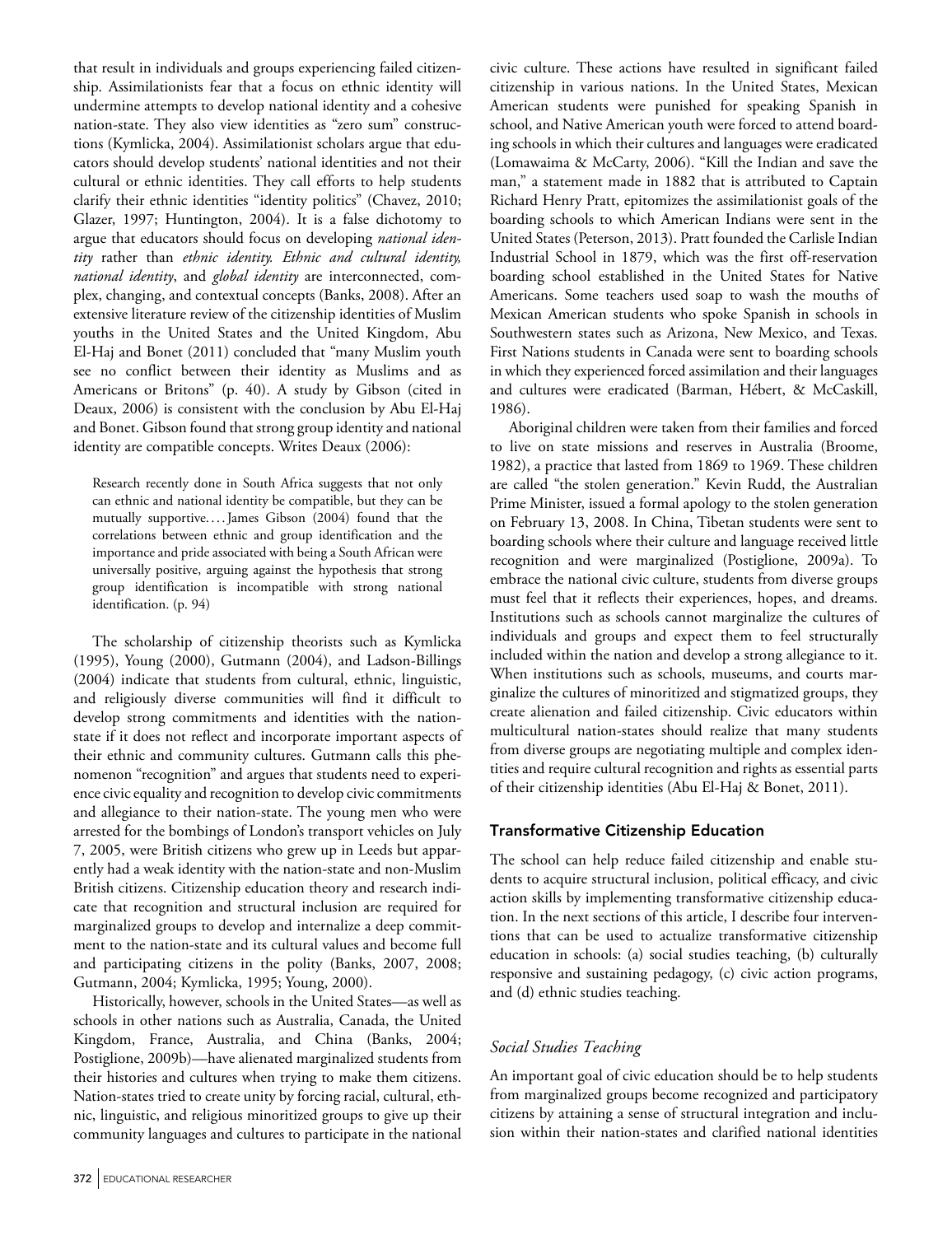(Banks, 2017). Research indicates that the content and methods of school-based civic and multicultural education can promote structural inclusion. Research by Callahan and Muller (2013) indicates that the civic knowledge that students attain and the high levels of social connection within schools increase the civic efficacy and political participation of immigrant students. Consequently, courses that teach civic knowledge within classrooms and schools that promote high levels of social connection among students can help them develop a sense of structural inclusion. Research also indicates that social studies coursework can increase the political participation of students who have immigrant parents. Research reviewed by Obenchain and Callahan (2015) indicates "a direction association between the number of social studies credits completed and the probability of voting among children of immigrant parents" (p. 127).

Theoretical and empirical work by civic education scholars such as Parker (2003) and Dabach (2015) provide compelling evidence that visionary schools and teachers can help marginalized students increase their sense of civic inclusion and belonging within their communities and nation-state. Parker (1996, 2003) advances a theory and a teaching strategy—deliberation for deepening democracy in schools and society, enhancing citizen participation, and extending democracy to cultural, ethnic, racial, and linguistic communities. In a two-year qualitative study, Dabach identified a teacher who humanized the experiences of undocumented families and students by using deportation narratives that actively engaged marginalized students in her civic classroom.

# *Culturally Responsive and Culturally Sustaining Pedagogy*

The research on culturally responsive teaching by scholars such as Ladson-Billings (1994), Au (2011), Lee (2007), and Gay (2010) indicate that students of color become more actively engaged in learning, attain higher academic achievement, and experience structural inclusion when the content and pedagogy of instruction reflects their histories and cultures. Culturally responsive teaching promotes structural inclusion because it gives students recognition and civic equality (Gutmann, 2004). Research indicates that the recognition and civic equality that students experience in culturally responsive classrooms help them feel structurally included and become more academically engaged (Lee, 2007).

Au (1980) found that if teachers used participation structures in lessons that were similar to the Hawaiian speech event "talk story," the reading achievement of Native Hawaiian students increased significantly. Lee's (2007) research indicates that the achievement of African American students increase when they are taught literary interpretation with lessons that use the African American practice of signifying. Moll, Amanti, Neff, and González (1992) found that when teachers gain an understanding of the "funds of knowledge" of Mexican American households and community networks—and incorporate this knowledge into their teaching—Mexican American students become more active and engaged learners.

A study by Ladson-Billings (1995) indicates that the ability to scaffold student learning by bridging home and community cultures is one of the important characteristics of effective

teachers of African American students. Paris (2012) contends that culturally responsive pedagogy is necessary but not sufficient. He maintains that effective teaching strategies for minoritized students should not only be responsive to their cultures and languages but should also help them maintain or sustain important aspects of their languages and cultures while they are learning the knowledge and skills required to function effectively in the mainstream culture. Paris calls this strategy "culturally sustaining pedagogy" (p. 93). He writes:

The term *culturally sustaining* requires that our pedagogies be more than responsive of or relevant to the cultural experiences and practices of young people—it requires that they support young people in sustaining the cultural and linguistic competence of their communities while simultaneously offering access to dominant cultural competence. (p. 95)

## *Civic Action Programs*

A number of researchers have created and implemented youth participatory action research (YPAR), service learning, and community-action projects that have enabled students from diverse groups to increase their academic knowledge, political efficacy, and political participatory skills (Cammarota & Fine, 2008; Mirra, Garcia, & Morrell, 2016). When students participate in YPAR, they investigate important community problems and take actions to influence decisions and policies (Nieto, 2016; Powers & Allaman, 2012). The Council of Youth Research program, which is a YPAR intervention, focuses on helping students increase their knowledge and skills in civic learning, agency, and participation (Mirra, Morrell, Cain, Scorza, & Ford, 2013). The Council has taken action on helping students attain greater access to healthy foods, acquiring space for student self-expression, expanding access to technology, and increasing the quality of the school curriculum (Mirra et al., 2016). Lund (2006) has actively engaged youth in movements to increase social justice in their Canadian schools and communities. Ginwright and Cammarota (2007) have used community-based organizations in Oakland, California, to engage African American and Latina/o youth in civic action and "critical praxis" to reduce problems in their urban communities such as crime.

### *Ethnic Studies Teaching*

Students from cultural, ethnic, linguistic, and religiously diverse communities will find it difficult to develop strong commitments and identities with the nation-state if the institutions within the nation such as museums, libraries, schools, and other public sites do not reflect and incorporate important aspects of their ethnic and community cultures. The incorporation of ethnic studies into the school curriculum is an effective way to help students from diverse groups experience a sense of structural inclusion as well as improve their academic engagement and achievement. In her review of studies on the academic and social effects of ethnic studies, Sleeter (2011) concluded that "there is considerable research evidence that well designed and welltaught ethnic studies curricula have positive academic and social outcomes for students" (p. viii).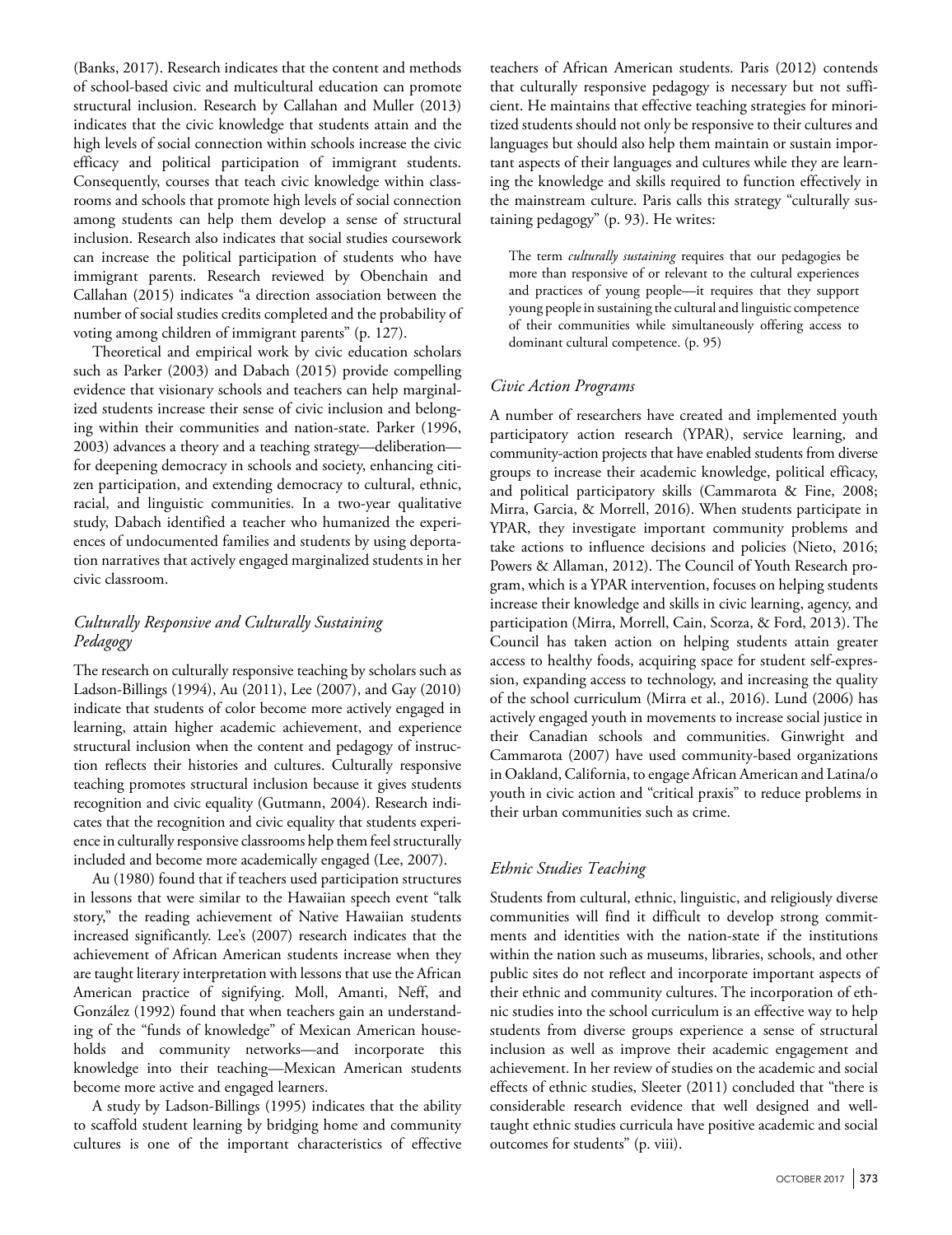More recent studies have revealed the positive effects of ethnic studies teaching on student academic engagement and achievement. The Mexican American Studies program that was implemented in the Tucson, Arizona, school district was designed to help Mexican American students attain a sense of inclusion within the curriculum by providing a history of the United States that gave their culture and history visibility and recognition (Cammarota, 2007). Another aim of the course was to increase the academic engagement and achievement of Mexican American students, which the developers of the program assumed would be attained by the visibility given to Mexican American history and culture in the curriculum. Cabrera, Milem, Jaquette, and Marx (2014), in a rigorously designed study of the effects of the program, found that it had positive effects on the academic engagement and achievement of the students who took the course. The program evoked a chorus of criticism from influential conservative politicians in Arizona in part because it viewed the history of institutionalized discrimination and racism in the United States from a critical perspective. Despite the program's positive effects on the academic achievement of Mexican American students, the Arizona legislature enacted a bill that terminated it.

Dee and Penner (2016) examined the effects of an ethnic studies course on several variables related to high school persistence and academic achievement such as attendance, grade point average, and credits earned. Their sample consisted of 1,405 ninth-grade high-risk students in the San Francisco Unified School District. They concluded that the ethnic studies course had "large positive effects on each of [the] student outcomes" (p. 3). The researchers think that the teachers' use of critical pedagogies and culturally responsive teaching in which they incorporated the cultures of their students were important factors that contributed to the success of the ethnic studies course.

## The Limited but Significant Effects of Schools

In maintaining that schools can facilitate the structural inclusion of marginalized students and therefore reduce failed citizenship and the barriers it creates, I am keenly aware of the limitations of schools and the claims made by their revisionist critics. In 1972, Greer published a scathing critique and revisionist interpretation of schools that argued that the belief that schools taught and exemplified democracy was the "great school legend." The schools not only did not teach or promote democracy, argued Greer, they perpetuated social class stratification and reinforced the class divisions within the larger society. Bowles and Gintis (1976), in their erudite and complex Marxist analysis of U.S. schools, reinforced and extended Greer's thesis. Anyon (1996) also described the significant ways in which schools reflect the social, economic, and political contexts in which they are embedded.

Although he describes the limitations of schools, Noguera (2003) views schools as vehicles for change and transformation. Noguera's background as a sociologist compels him to conclude that schools are limited by their social and political contexts. However, his experiences as a teacher, parent, and school board member are the source of his strong belief that schools can transform the lives of students and promote equality and social justice. In his book, *City Schools and the American Dream: Reclaiming* 

*the Promise of Public Education*, as well as in his other articles and books, Noguera's hopeful and inspiring work helps restore our faith in the ability of schools to create possibilities for students who are victimized by failed citizenship. Noguera argues that schools in low-income communities are desperately needed by the students and communities they serve. Consequently, they are essential for the realization of social justice, equality, and successful citizenship socialization.

The theory and research that I describe in this article about the positive effects of social studies, culturally responsive, and ethnic studies teaching as well as youth participatory action research support Noguera's (2003) argument that schools can increase the academic engagement, achievement, and structural inclusion of minoritized students and consequently reduce failed citizenship. Noguera's perspective and the theoretical and empirical work that I discuss are valuable and useful for making counterarguments to the revisionist critics of schools and constructing transformative civic education interventions that will help reduce failed citizenship and enable students to develop political efficacy and participatory citizenship.

The narrow and assimilationist conceptions of citizenship education that are normative in most nations in the world are causing many individuals and groups from marginalized and structurally excluded racial, ethnic, cultural, linguistic, and religious groups to experience failed citizenship (Banks, 2017; Banks, Suárez-Orozco, & Ben-Peretz, 2016). Minoritized and immigrant individuals and groups have nuanced and complex identities with their cultural communities and nation-states that require that multidimensional conceptions of citizenship be implemented within nations and schools. The nuanced, complex, and evolving identities of the youth described in studies by researchers such as Abu El-Haj (2007) and Nguyen (2011) indicate that assimilationist notions of citizenship are ineffective today because of the deepening diversity throughout the world and the quests by marginalized immigrant, ethnic, cultural, racial, linguistic, and religious groups for cultural recognition and rights.

Schools need to work to reduce failed citizenship by implementing transformative civic education programs that promote multicultural citizenship (Kymlicka, 1995, 2017) and recognize the right and need for students to maintain commitments to their cultural communities as well as the nation-states in which they live. Global migration, the quest by marginalized groups for self-determination and efficacy, and the rising populist nationalism and xenophobia in nations around the world require a reexamination of the ends and means of citizenship education if it is to promote structural inclusion and civic equality and reduce failed citizenship and its barriers that prevent minoritized students from becoming recognized, participatory, and transformative citizens.

#### **NOTE**

I presented versions of this article at the annual conference of the Korean Association for Multicultural Education (KAME), April 30 through May 2, 2015, Hanyang University, Seoul, Korea; in the Education, Equity, and Society (EES) Colloquium, College of Education, University of Washington, May 19, 2015; at the Hebrew University of Jerusalem, July 7, 2015; and at the UCL Institute of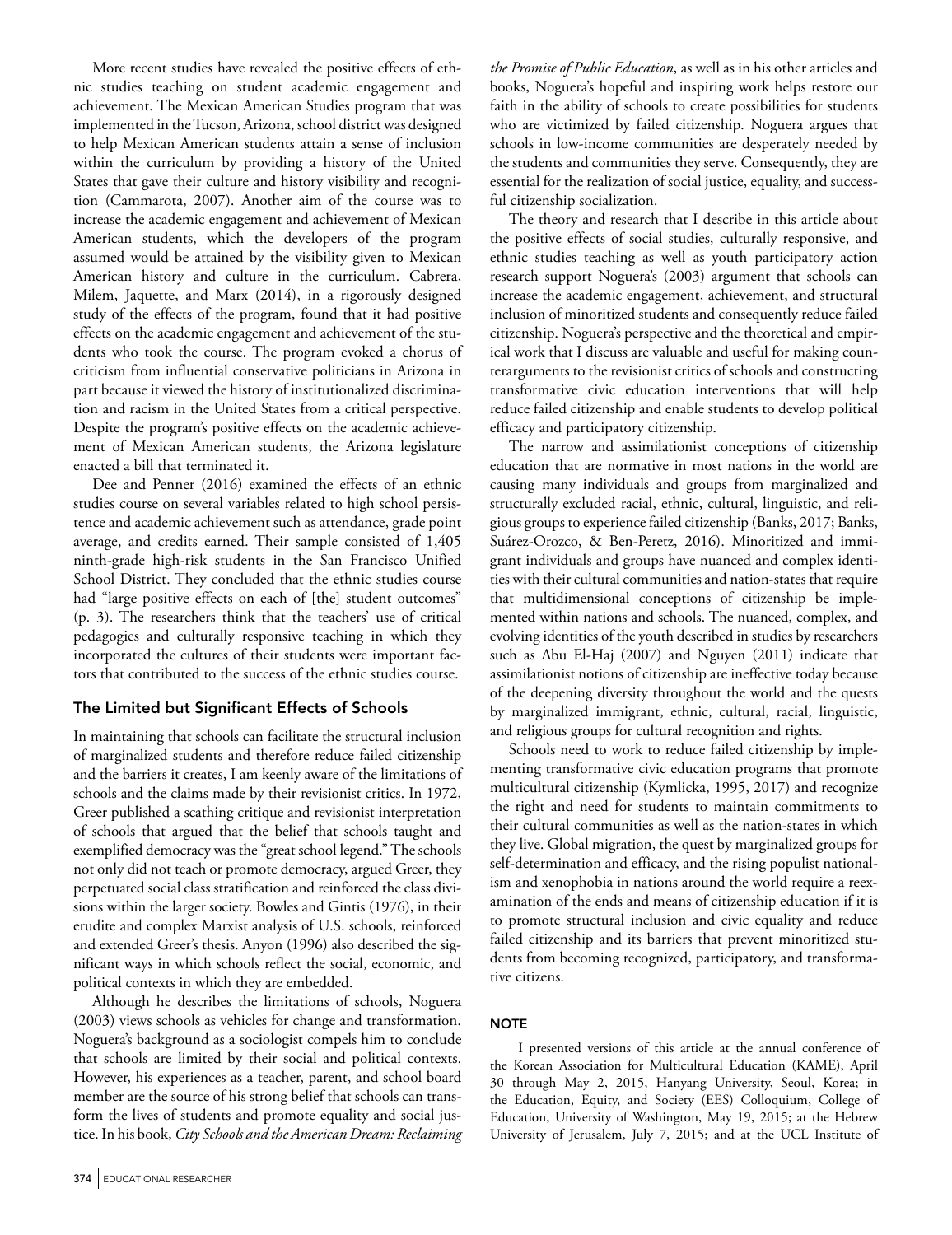Education, University of London, May 18, 2016. I wish to thank my University of Washington colleagues who gave me discerning and helpful comments in the EES Colloquium. I am grateful to these colleagues who read various drafts of this article and gave me insightful comments that enabled me to strengthen it: Cherry A. McGee Banks, Yiting Chu, Carlos E. Cortés, Dafney Blanca Dabach, Carlos F. Diaz, Muhammad Faour, David Gillborn, Gillian Klein, Lee Jerome, Audrey Osler, Walter C. Parker, Christine E. Sleeter, and Hugh Starkey.

#### **REFERENCES**

- Abu El-Haj, T. R. (2007). "I was born here, but my home, it's not here:" Educating for democratic citizenship in an era of transnational migration and global conflict. *Harvard Educational Review*, *77*(3), 285–316.
- Abu El-Haj, T. R., & Bonet, S. W. (2011). Education, citizenship, and the politics of belonging: Youth from Muslim transnational communities and the "war on terror." *Review of Research in Education*, *35*, 29–59.
- Anyon, J. (1996). *Ghetto schooling: A political economy of urban education*. New York, NY: Teachers College Press.
- Au, K. H. (1980). Participation structures in a reading lesson with Hawaiian children: Analysis of a culturally appropriate teaching event. *Anthropology and Education Quarterly*, *11*(2), 91–115.
- Au, K. H. (2011). *Literacy achievement and diversity: Keys to success for students, teachers, and schools*. New York, NY: Teachers College Press.
- Banks, J. A. (Ed). (2004). *Diversity and citizenship education: Global perspectives*. San Francisco, CA: Jossey-Bass.
- Banks, J. A. (2007). *Educating citizens in a multicultural society* (2nd ed.). New York, NY: Teachers College Press.
- Banks, J. A. (2008). Diversity, group identity, and citizenship education in a global age. *Educational Researcher*, *37*(3), 129–139.
- Banks, J. A. (2016). Civic education in the age of global migration. In J. A. Banks, M. M. Suarez-Orozco, & M. Ben-Perez (Eds.), *Global migration, diversity, and civic education: Improving policy and practice* (pp. 29–52). New York, NY: Teachers College Press.
- Banks, J. A. (Ed.). (2017). *Citizenship education and global migration: Implications for theory, research, and teaching*. Washington, DC: American Educational Research Association.
- Banks, J. A., Banks, C. A. M., Cortes, C. E., Hahn, C. L., Merryfield, M. M., Moodley, K. A., . . . Parker, W. C. (2005). *Democracy and diversity: Principles and concepts for educating citizens in a global age*. Seattle, WA: University of Washington, Center for Multicultural Education.
- Banks, J. A., & Banks, C. A. M. (Eds.). (2016). *Multicultural education: Issues and perspectives* (9th ed.). Hoboken, NJ: Wiley.
- Banks, J. A., Suárez-Orozco, M. M., & Ben-Perez, M. (Eds.). (2016). *Global migration, diversity, and civic education: Improving policy and practice*. New York, NY: Teachers College Press.
- Barman, J., Hébert, Y., & McCaskill, D. (Eds.). (1986). *Indian education in Canada* (Vol. 1). Vancouver, Canada: University of British Columbia Press.
- Bawer, B. (2006). *While Europe slept: How radical Islam is destroying the West from within*. New York, NY: Doubleday.
- Bora, K. (2015, June 18). ISIS recruiting "increasingly young" Europeans; about 4,000 joined Islamic State in Syria: EU. *International Business Times*. Retrieved from [http://www](http://www.ibtimes.com/isis-recruiting-increasingly-young-europeans-about-4000-joined-islamic-state-syria-eu-1972462) [.ibtimes.com/isis-recruiting-increasingly-young-europeans-about-](http://www.ibtimes.com/isis-recruiting-increasingly-young-europeans-about-4000-joined-islamic-state-syria-eu-1972462)[4000-joined-islamic-state-syria-eu-1972462](http://www.ibtimes.com/isis-recruiting-increasingly-young-europeans-about-4000-joined-islamic-state-syria-eu-1972462)
- Bowles, S., & Gintis, H. (1976). *Schooling in capitalist America: Educational reform and the construction of economic life*. New York, NY: Basic Books.
- Bosniak, L. (2006). *The citizen and the alien: Dilemmas of contemporary membership*. Princeton, NJ: Princeton University Press.
- Bowen, J. R. (2007). *Why the French don't like headscarves: Islam, the state, and public space*. Princeton, NJ: Princeton University Press.
- Bozec, G. (2017). Citizenship and diversity in France: Public controversies, local adaptations, and commitments. In J. A. Banks (Ed), *Citizenship education and global migration: Implications for theory, research, and teaching* (pp. 185–208). Washington, DC: American Educational Research Association.
- Brooks, D. (2015, December 8). How ISIS makes radicals. *The New York Times*. Retrieved from [http://www.nytimes.com/2015/12/08/](http://www.nytimes.com/2015/12/08/opinion/how-isis-makes-radicals.html?_r=0) [opinion/how-isis-makes-radicals.html?\\_r=0](http://www.nytimes.com/2015/12/08/opinion/how-isis-makes-radicals.html?_r=0)
- Broome, R. (1982). *Aboriginal Australians: Black response to White dominance 1788–1980*. Sydney: George Allen & Unwin.
- Cabrera, N. L., Milem, J. F., Jaquette, O., & Marx, R. W. (2014). Missing the (student achievement) forest for all the (political) trees: Empiricism and the Mexican American studies controversy in Tucson. *American Educational Research Journal*, *51*(6), 1084–1118.
- Callahan, R. M., & Muller, C. (2013). *Coming of political age: American schools and the civic development of immigrant youth*. New York, NY: Russell Sage Foundation.
- Cammarota, J. (2007). A social justice approach to achievement: Guiding Latina/o students toward educational attainment with a challenging, socially relevant curriculum. *Equity and Excellence in Education*, *40*(1), 87–96.
- Cammarota, J., & Fine, M. (Eds.). (2008). *Revolutionizing education: Youth participatory action research in motion*. New York, NY: Routledge.
- Castles, S. (2004). Migration, citizenship, and education. In J. A. Banks (Ed.), *Diversity and citizenship education: Global perspectives* (pp. 17–48). San Francisco, CA: Jossey-Bass.
- Cesari, J. (2013). *Why the West fears Islam: An exploration of Muslims in liberal democracies*. New York, NY: Palgrave Macmillan.
- Chavez, L. (2010, May 24). Focus on U. S. history, not ethnic studies. *Dallas Morning News*. Retrieved from [http://www.dallasnews.](http://www.dallasnews.com/opinion/latest-columns/20100514-Linda-Chavez-Focus-on-U-6265.ece) [com/opinion/latest-columns/20100514-Linda-Chavez-Focus-on-](http://www.dallasnews.com/opinion/latest-columns/20100514-Linda-Chavez-Focus-on-U-6265.ece)[U-6265.ece](http://www.dallasnews.com/opinion/latest-columns/20100514-Linda-Chavez-Focus-on-U-6265.ece)
- Cohen, C. J. (2010). *Democracy remixed: Black youth and the future of American politics*. New York, NY: Oxford University Press.
- Collins, P. H. (2000). *Black feminist thought: Knowledge, consciousness, and the politics of empowerment* (2nd ed.). New York, NY: Routledge.
- Dabach, D. B. (2015). "My student was apprehended by immigration": A civic teacher's breach of silence in a mixed-citizenship classroom. *Harvard Educational Review*, *85*(3), 383–412.
- Deaux, K. (2006). *To be an immigrant*. New York, NY: Russell Sage Foundation.
- Dee, T. S., & Penner, E. K. (2016). The causal effects of cultural relevance: Evidence from an ethnic studies curriculum. *American Educational Research Journal*, *54*(1), 127–166.
- Feagin, J. R. (2000). *Racist America: Roots, current realities, and future reparations*. New York, NY: Routledge.
- Fredette, J. (2014). *Constructing Muslims in France: Discourse, public identity, and the politics of citizenship*. Philadelphia, PA: Temple University Press.
- Gay, G. (2010). *Culturally responsive teaching: Theory, research, and practice* (2nd ed.). New York, NY: Teachers College Press.
- Ginwright, S., & Cammarota, J. (2007). Youth activism in the urban community: Learning critical civic praxis within community organizations. *International Journal of Qualitative Studies in Education*, *20*(6), 693–710.
- Glazer, N. (1997). *We are all multiculturalists now*. Cambridge, MA: Harvard University Press.
- Gonçalves e Silva, P. B. (2004). Citizenship and education in Brazil: The contribution of Indian Peoples and Blacks in the struggle for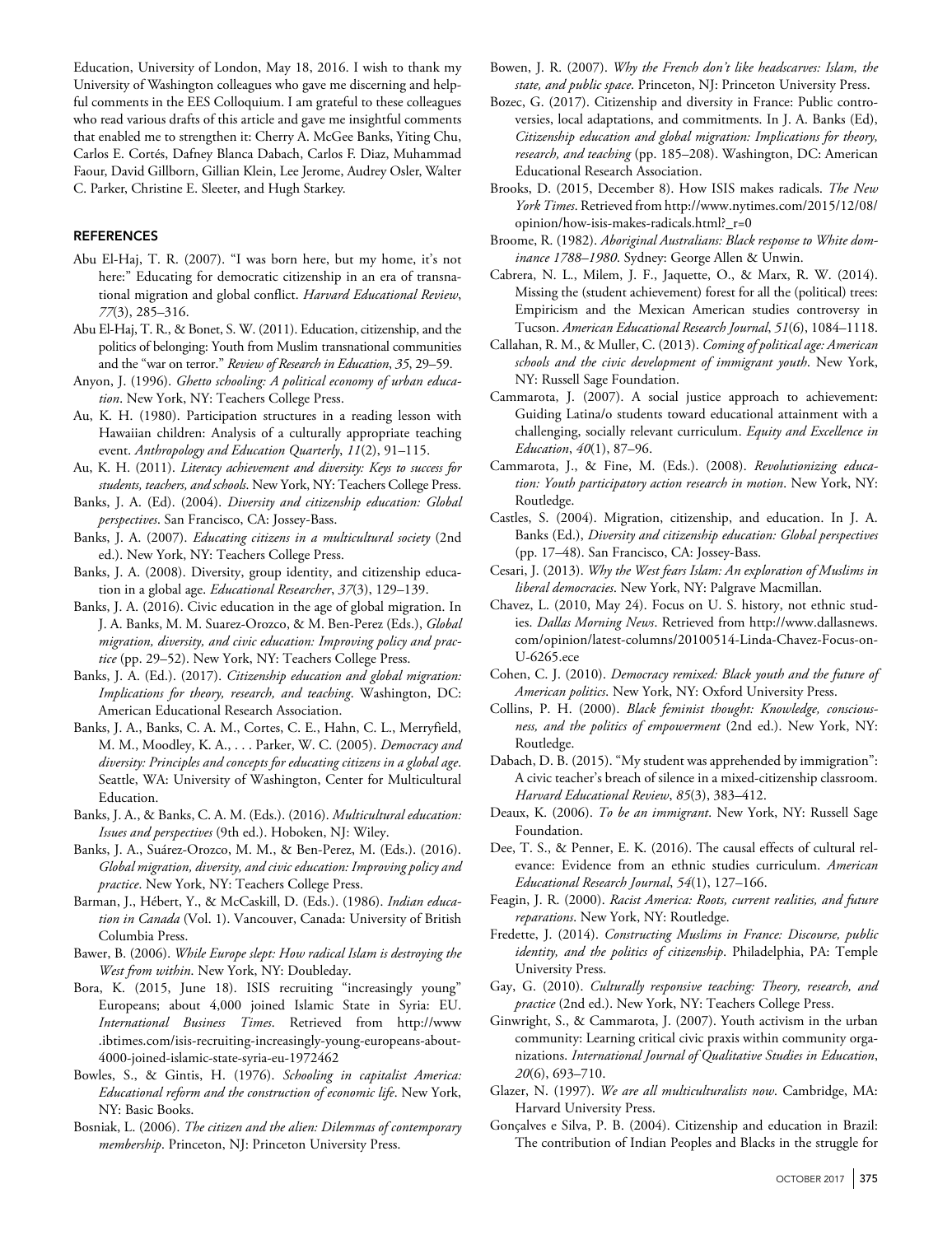citizenship and recognition. In J. A. Banks (Ed.), *Diversity and citizenship education: Global perspectives* (pp. 99–126). San Francisco, CA: Jossey-Bass.

- Greer, C. (1972). *The great school legend: A revisionist interpretation of American public education*. New York, NY: Basic Books.
- Gutmann, A. (2003). *Identity in democracy*. Princeton, NJ: Princeton University Press.
- Gutmann, A. (2004). Unity and diversity in democratic multicultural education: Creative and destructive tensions. In J. A. Banks (Ed.), *Diversity and citizenship education: Global perspectives* (pp. 71–96). San Francisco, CA: Jossey-Bass.
- Huntington, S. P. (2004). *Who are we? The challenges to America's identity*. New York, NY: Simon & Schuster.
- Joppke, C. (2010). *Citizenship and immigration*. Malden, MA: Polity Press.
- Jordan, M., & Audi, T. (2015, May 6). A test case for "deradicalization." *The Wall Street Journal*. Retrieved from [https://www.wsj](https://www.wsj.com/articles/a-test-case-for-deradicalization-1430944585) [.com/articles/a-test-case-for-deradicalization-1430944585](https://www.wsj.com/articles/a-test-case-for-deradicalization-1430944585)
- Joshee, R., & Thomas, M. (2017). Multicultural and citizenship education in Canada: Slow peace as an alternative to social cohesion. In J. A. Banks (Ed.), *Citizenship education and global migration: Implications for theory, research, and teaching* (pp. 91–106). Washington, DC: American Educational Research Association.
- Kymlicka, W. (1995). *Multicultural citizenship: A liberal theory of minority rights*. New York, NY: Oxford University Press.
- Kymlicka, W. (2004). Foreword. In J. A. Banks (Ed.), *Diversity and citizenship education: Global perspectives* (pp. xiii–xvii). San Francisco, CA: Jossey-Bass.
- Kymlicka, W. (2011). Multicultural citizenship within multination states. *Ethnicities*, *11*(3), 281–302.
- Kymlicka, W. (2017). Foreword. In J. A. Banks (Ed.), *Citizenship education and global migration: Implications for theory, research, and teaching* (pp. xix–xxv). Washington, DC: American Educational Research Association.
- Ladson-Billings, G. (1994). *The dreamkeepers: Successful teachers of African American children*. San Francisco, CA: Jossey-Bass.
- Ladson-Billings, G. J. (1995). Toward a theory of culturally relevant pedagogy. *American Educational Research Journal*, *32*(3), 465–491.
- Ladson-Billings, G. (2004). Culture versus citizenship: The challenge of racialized citizenship in the United States. In J. A. Banks (Ed.), *Diversity and citizenship education: Global perspectives* (pp. 99– 126). San Francisco, CA: Jossey-Bass.
- Lee, C. (2007). *Culture, literacy, and learning: Taking bloom in the midst of the whirlwind*. New York, NY: Teachers College Press.
- Lemaire, E. (2009). Education, integration, and citizenship in France. In J. A. Banks (Ed.), *The Routledge international companion to multicultural education* (pp. 323–333). New York, NY: Routledge.
- Lomawaima, K. T., & McCarty, T. L. (2006). *"To remain an Indian:" Lessons in democracy from a century of Native American education*. New York, NY: Teachers College Press.
- Lund, E. E. (2006). Rocking the racism boat: School-based activist speak out on denial and avoidance. *Race, Ethnicity and Education*, *9*(2), 203–221.
- Malin, H., Ballard, P. J., Attai, L., Colby, A., & Damon, W. (2014). *Youth civic development & education: A conference consensus report*. Stanford, CA: Stanford University, Center on Adolescence.
- Mirra, N., Garcia, A., & Morrell, E. (2016). *Doing youth participatory action research: Transforming inquiry with researchers, educators, and students*. New York, NY: Routledge.
- Mirra, N., Morrell, E. D., Cain, E., Scorza, D., & Ford, A. (2013). Educating for a critical democracy: Civic participation reimagined in the Council of Youth Research. *Democracy & Education*, *21*(1), 1–10. Retrieved from http://democracyeducationjournal.org/cgi/ viewcontent.cgi?article=1057&context=home
- Moll, L., Amanti, C., Neff, D., & González, N. (1992). Funds of knowledge for teaching: Using a qualitative approach to connect homes and classrooms. *Theory Into Practice*, *31*(2), 132–141.
- Murray, C. (2012). *Coming apart: The state of White America, 1960– 2010*. New York, NY: Crown Publishing.
- Murray, D. (2017). *The strange death of Europe: Immigration, identity, Islam*. London: Bloomsbury.
- Nguyen, D. (2011). *Vietnamese immigrant youth and citizenship: How race, ethnicity, and culture shape sense of belonging*. El Paso, TX: LFB Scholarly Publishing LLC.
- Nieto, S. (2016). Education in a globalized world: Challenges, tensions, possibilities, and Implications for teacher education. In J. A. Banks, M. M. Suàrez-Orozco, & M. Ben-Peretz (Eds.), *Global migration, diversity, and civic education: Improving policy and practice* (pp. 202–222). New York, NY: Teachers College Press.
- Noguera, P. (2003). *City schools and the American dream: Reclaiming the promise of public education*. New York, NY: Teachers College Press.
- Obama, M. (2015, May 9). *Remarks by the First Lady at Tuskegee University commencement address, the White House, Office of the First Lady*. Retrieved from https://www.whitehouse.gov/the-pressoffice/2015/05/09/remarks-first-lady-tuskegee-university-commencement-address
- Obenchain, K. M., & Callahan, R. M. (2015). Building the civic potential of immigrant youth. In W. C. Parker (Ed.), *Social studies today: Research and practice* (pp. 127–133). New York, NY: Routledge.
- Omi, M., & Winant, H. (1994). *Racial formation in the United States: From the 1960s to the 1990s* (2nd ed.). New York, NY: Routledge.
- Paris, D. (2012). Culturally sustaining pedagogy: A needed change in stance, terminology, and practice. *Educational Researcher*, *41*(3), 93–97.
- Parker, W. (1996). "Advanced" ideas about democracy: Toward a pluralistic conception of citizenship education. *Teachers College Record*, *98*, 104–125.
- Parker, W. C. (2003). *Teaching democracy: Unity and diversity in public life*. New York, NY: Teachers College Press.
- Peterson, L. (2013). *"Kill the Indian, save the man," Americanization through education: Richard Henry Pratt's legacy* (Colby College Honors Theses. Paper 696). Retrieved from [https://www.google](https://www.google.com/#q=pratt+kill+the+indian+save+the+man) [.com/#q=pratt+kill+the+indian+save+the+man](https://www.google.com/#q=pratt+kill+the+indian+save+the+man)
- Postiglione, G. A. (2009a). Dislocated education: The case of Tibet. *Comparative Education Review*, *53*(4), 483–512.
- Postiglione, G. (2009b). The education of minority groups in China. In J. A. Banks (Ed.), *The Routledge international companion to multicultural education* (pp. 501–511). New York, NY: Routledge.
- Powers, C. B., & Allaman, E. (2012, December 17). *How participatory action research can promote social change and help youth development*. Retrieved from http://cyber.law.harvard.edu/sites/cyber.law.har vard.edu/files/KBWParticipatoryActionResearch2012.pdf
- Regan, M. D. (2016, November 20). *What does voter turnout tell us about the 2016 election?* PBS Newshour. Retrieved from http:// www.pbs.org/newshour/updates/voter-turnout-2016-elections/
- Schlesinger, A. M., Jr. (1991). *The disuniting of America: Reflections on a multicultural society*. Knoxville, TN: Whittle Direct Books.
- Sizemore, B. A. (1972). Is there a case for separate schools? *Phi Delta Kappan*, *53*(5), 281–284.
- Sleeter, C. E. (2011). *The academic and social values of ethnic studies: A research review*. Washington, DC: National Education Association. Retrieved from [https://www.google.com/#q=sleeter%2C+the+aca](https://www.google.com/#q=sleeter%2C+the+academic+and+social+values+of+ethnic+studies) [demic+and+social+values+of+ethnic+studies](https://www.google.com/#q=sleeter%2C+the+academic+and+social+values+of+ethnic+studies)
- Spring, J. (2004). *Deculturailzation and the struggle for equality: A brief history of the education of dominated cultures in the United States* (4th ed.). New York, NY: McGraw-Hill.
- Taylor, K.-Y.(2016). *#Blacklivesmatter to Black liberation*. Chicago, IL: Haymarket Books.